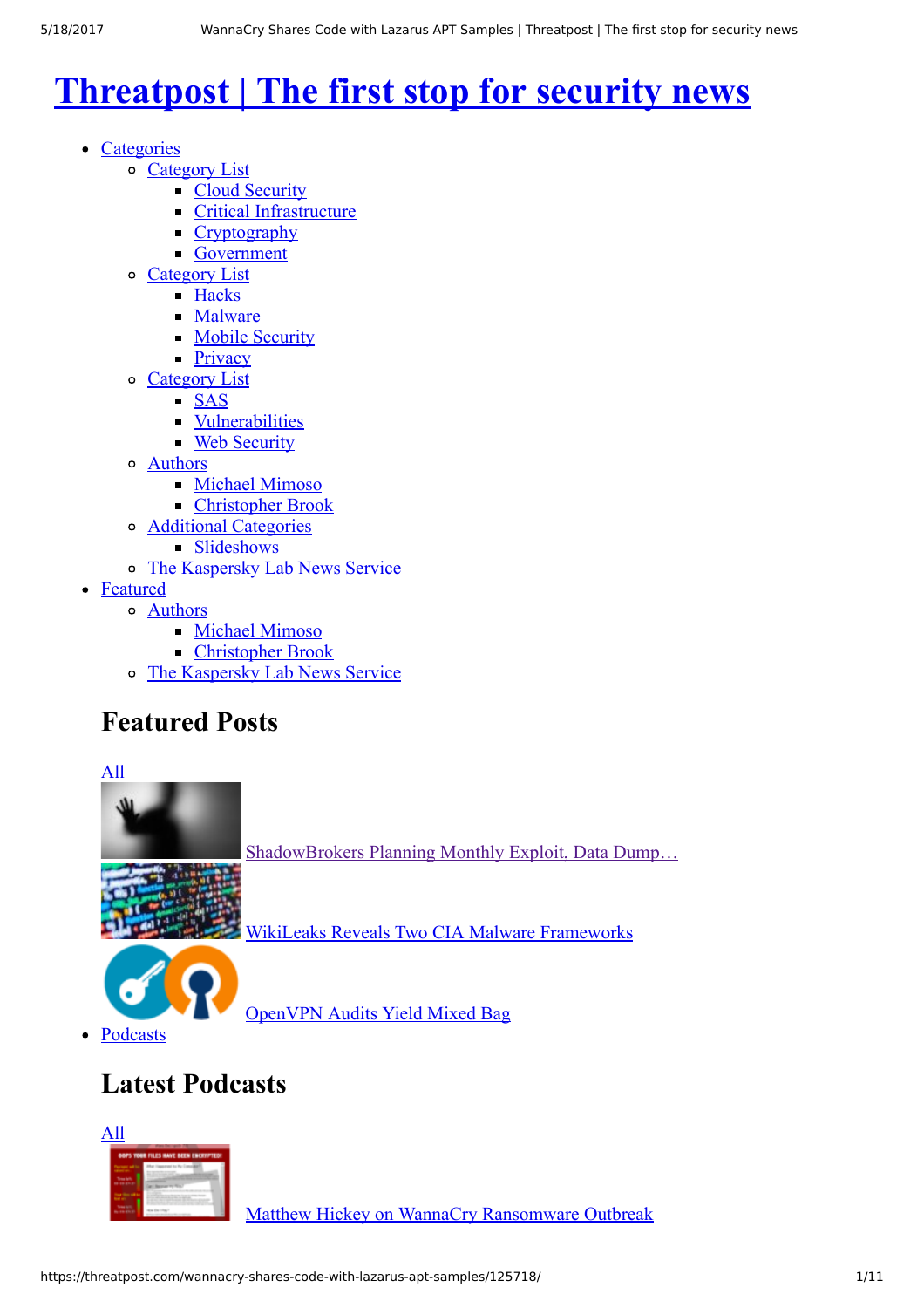

## **Recommended**

[The Kaspersky Lab Security News Service](https://threatpost.com/)

[Videos](https://threatpost.com/category/videos/)

## **Latest Videos**



## **Recommended**

[The Kaspersky Lab Security News Service](https://threatpost.com/)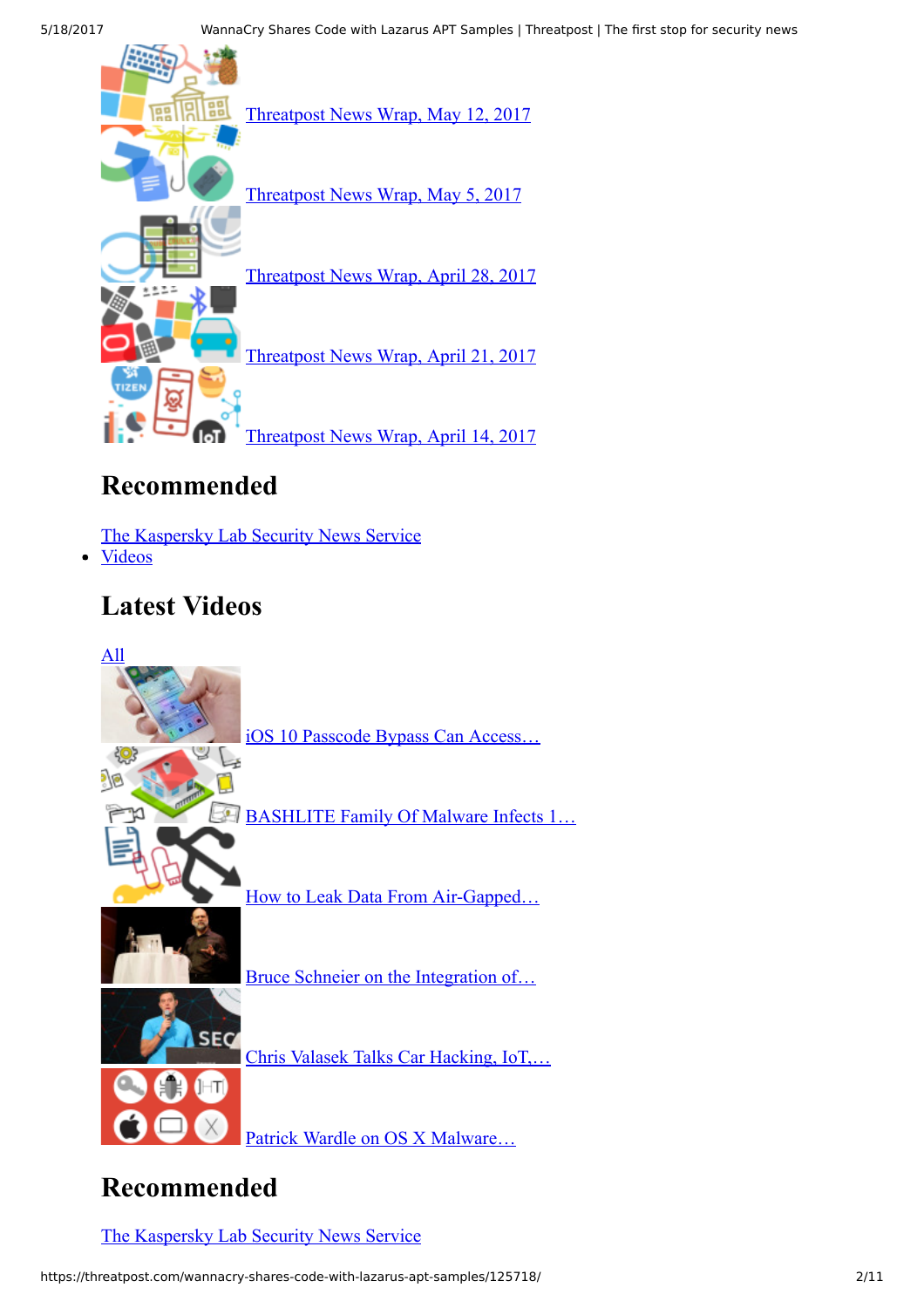Search

- [Twitter](http://twitter.com/threatpost/)
- [Facebook](http://www.facebook.com/Threatpost/)
- [Google](https://plus.google.com/103973344735603121561/posts)
- [LinkedIn](http://www.linkedin.com/groups?gid=1843931)
- [YouTube](http://www.youtube.com/user/threatpost)
- **[RSS](http://threatpost.com/feed)**
- 5.E
- 

[Welcome](https://threatpost.com/) > [Blog Home](https://threatpost.com/blog)[>Malware](https://threatpost.com/category/malware-2/) > WannaCry Shares Code with Lazarus APT Samples

| $f \circ$  | $8 + 7$<br>$\bigcirc$ 0<br>$ $ in $ $<br>V | $\bullet$ <sup>0</sup> |               |      |                                                                                    |   |
|------------|--------------------------------------------|------------------------|---------------|------|------------------------------------------------------------------------------------|---|
| and        | al, 1                                      |                        |               | and  | a1, 1                                                                              |   |
| or         | al, 1                                      |                        |               | or   | al, 1                                                                              |   |
| inc        | esi                                        |                        |               | inc  | esi                                                                                |   |
| mov        | [ebp+0], eax                               |                        |               | mov  | $[ebp+0]$ , eax                                                                    |   |
| mov        | byte ptr $[esi-1]$ , 3                     |                        |               | mov  | byte ptr [esi-1],                                                                  |   |
| mov        | byte ptr [esi], 1                          |                        |               | mov  | byte ptr [esi], 1                                                                  |   |
| inc        | esi                                        |                        |               | inc  | esi                                                                                |   |
| push       | esi                                        |                        |               | push | esi                                                                                |   |
| call       |                                            |                        |               | call | sub 401A20                                                                         |   |
| push       | O                                          |                        | Time          | add  | esp, 8                                                                             |   |
| call       | ds:time                                    |                        |               | push | 4                                                                                  |   |
| add        | esp, OCh                                   |                        |               | push | $\overline{0}$                                                                     | ; |
| push       | eax                                        |                        | hostlong call |      | ds:time                                                                            |   |
| call       | ds:htonl                                   |                        |               | add  | $\exp$ , 4                                                                         |   |
| mov        | [esi], eax                                 |                        |               | cdq  |                                                                                    |   |
| add        | esi, 20h                                   |                        |               | push | edx                                                                                |   |
| mov        | byte ptr [esi], 0                          |                        |               | push | eax                                                                                |   |
| inc        | esi                                        |                        |               | call | sub 4019E0                                                                         |   |
| call       | ds:rand                                    |                        |               | mov  | [esi], eax                                                                         |   |
| cdq        |                                            |                        |               | add  | esi, 20h                                                                           |   |
| mov        | exc, 5                                     |                        |               | add  | esp, OCh                                                                           |   |
| $x \cap r$ | iha iha                                    |                        |               | max  | $h$ <i>w</i> $h$ <sup><math>\alpha</math></sup> $h$ <sup><math>\gamma</math></sup> |   |

## **WannaCry Shares Code with Lazarus APT Samples**

[Follow @mike\\_mimoso](https://twitter.com/intent/follow?original_referer=https%3A%2F%2Fthreatpost.com%2Fwannacry-shares-code-with-lazarus-apt-samples%2F125718%2F&ref_src=twsrc%5Etfw®ion=follow_link&screen_name=mike_mimoso&tw_p=followbutton) by [Michael Mimoso](https://threatpost.com/author/michael/) May 16, 2017, 11:45 am

As the first inkling of attribution emerged in the WannaCry ransomware outbreak, researchers found another attack using the same leaked NSA attack tools to spread the Adylkuzz cryptocurrency miner.

Kafeine, a well-known exploit researcher who works for Proofpoint, said Monday that this attack could be [greater in scale than WannaCry](https://www.proofpoint.com/us/threat-insight/post/adylkuzz-cryptocurrency-mining-malware-spreading-for-weeks-via-eternalblue-doublepulsar), which spread worldwide on Friday infecting Windows machines still unpatched against the SMBv1 vulnerabilities exploited by the NSA's EternalBlue exploit and DoublePulsar rootkit and backdoor. Once Adylkuzz infects a machine, it mines the open source Monero cryptocurrency, which goes to great lengths to obfuscate its blockchain information, making it a challenge to trace activity.

## **Related Posts**

**[Next NSA Exploit Payload Could be Much Worse Than WannaCry](https://threatpost.com/next-nsa-exploit-payload-could-be-much-worse-than-wannacry/125743/)**

May 17, 2017 , 1:19 pm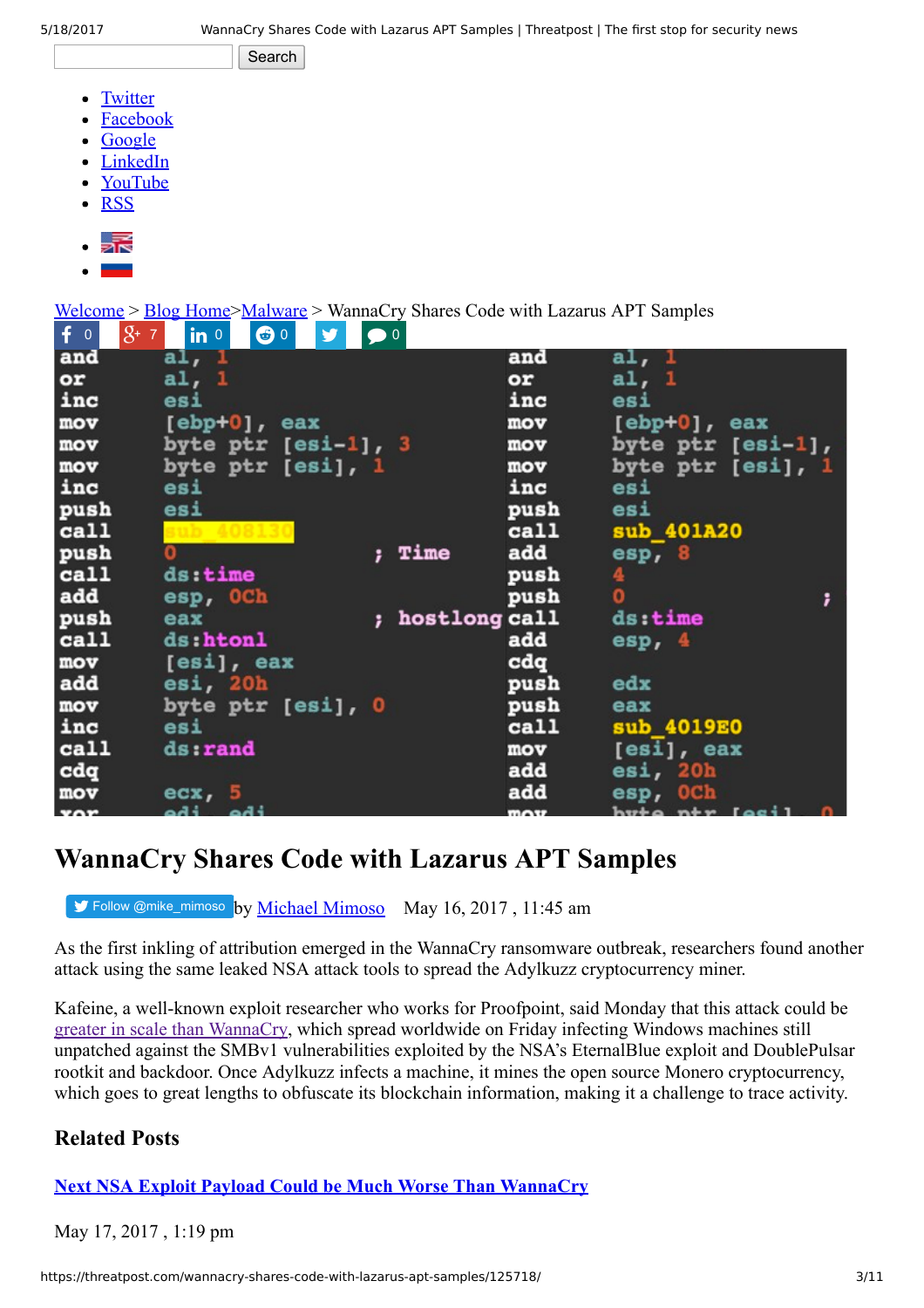**[ShadowBrokers Planning Monthly Exploit, Data Dump Service](https://threatpost.com/shadowbrokers-planning-monthly-exploit-data-dump-service/125710/)**

May 16, 2017 , 8:30 am

#### **[WikiLeaks Reveals Two CIA Malware Frameworks](https://threatpost.com/wikileaks-reveals-two-cia-malware-frameworks/125701/)**

May 16, 2017 , 6:39 am

Kafeine said the Adylkuzz attacks pre-date WannaCry with the first samples going back to April 24. More than 20 virtual private servers are scanning the internet for targets running port 445 exposed, the same port used by SMB traffic when connected to the internet, and the same port abused by EternalBlue and DoublePulsar.

"Upon successful exploitation via EternalBlue, machines are infected with DoublePulsar. The DoublePulsar backdoor then downloads and runs Adylkuzz from another host," Kafeine said. "Once running, Adylkuzz will first stop any potential instances of itself already running and block SMB communication to avoid further infection. It then determines the public IP address of the victim and download the mining instructions, cryptominer, and cleanup tools."

In the meantime on Monday afternoon, Google researcher Neel Mehta, the same researcher who discovered the Heartbleed vulnerability in 2014, posted a tweet indicating a connection between WannaCry and the Lazarus APT. Lazarus is alleged to be behind the 2016 SWIFT attacks in Bangladesh and a number of other incursions against other banks, casinos and cryptocurrency operations.

| <b>Neel Mehta</b><br>@neelmehta                                                                                                           | <b>V</b> Follow |
|-------------------------------------------------------------------------------------------------------------------------------------------|-----------------|
| 9c7c7149387a1c79679a87dd1ba755bc @ 0x402560, 0x40F598<br>ac21c8ad899727137c4b94458d7aa8d8@0x10004ba0,<br>0x10012AA4#WannaCryptAttribution |                 |
| 7:02 PM - 15 May 2017                                                                                                                     |                 |
| $\leftarrow$ $\leftarrow$ 220 $\leftarrow$ 289                                                                                            |                 |

Mehta's tweet shows a code array shared between a Lazarus sample from February 2015 and an early version of WannaCry that surfaced in February of this year.

[Since then, researchers at Kaspersky Lab, Symantec and Comae Technologies Matt Suiche have confirmed](https://securelist.com/blog/research/78431/wannacry-and-lazarus-group-the-missing-link/) the similarities, adding fuel to the possible connection between North Korea and the current ransomware outbreak.

| gar jury lend you design gallers govern rely<br>清朝 **** 医感恩病 b a g 国旗 清清进进 建磁器 本国国际网络城<br>Lines System 11 Fam 18 Hopke System 10 Linearboard 18 Interaction 11 International<br>P. Pummara nindos<br>Turn 7 / DONATIVAL<br><b><i><u>Selections</u></i></b><br>Lexi: (00032550<br>$T$ as 4000<br>CALCOMMUTER<br><b>Calc Artist</b><br>Track arrests<br>text research.<br>T. s.e. group<br>BRITISHELL FALL<br>FLAALAFOS<br>Fach -Beautries<br><b>CAR BIVIT</b><br>Feed (deed) 7400<br><b>AA ATURE</b><br><b>Excel: (PAGE253)</b><br><b>CALENS</b><br>Fasty MANUTCL<br>AA.4733<br><b>Farsh - Belgaration</b><br>n.a. AVIVA<br>tast-MANATCS Inc. MONT:<br>nd AT50<br><b>MA AFFERD</b><br>hash (MMH25C5)<br><b>HALRIVER</b><br>Text (806821CE<br><b>AR ATMA</b><br><b>First (MANUFICO)</b><br><b>ALL ATTNS</b><br>hash debendants<br><b>S.R. ATVIES</b><br>text (MAR/SEA)<br>nd.KHIS<br>hash researches<br>SALATION<br>tast: 00002550<br>na.com<br>THAT (BANK)SEC | $\mathcal{L} = \mathcal{L} \mathcal{L} \mathcal{L} \mathcal{L} \mathcal{L} \mathcal{L} \mathcal{L} \mathcal{L} \mathcal{L} \mathcal{L} \mathcal{L} \mathcal{L} \mathcal{L} \mathcal{L} \mathcal{L} \mathcal{L} \mathcal{L} \mathcal{L} \mathcal{L} \mathcal{L} \mathcal{L} \mathcal{L} \mathcal{L} \mathcal{L} \mathcal{L} \mathcal{L} \mathcal{L} \mathcal{L} \mathcal{L} \mathcal{L} \mathcal{L} \mathcal{L} \mathcal{L} \mathcal{L} \mathcal{L} \mathcal$<br>---<br>0 # x   Strew+D   Steamer   Steamer   Strewber   Strew   Strewber   Street   Street   Street   Street   Street   Street   Street   Street   Street   Street   Street   Street   Street   Street   Street   Street   Street   S<br>$+0.1$<br><b>Address</b><br>141x<br><b>BOX</b><br><b>Lear</b><br>ear, [pil+1]<br>$-44$<br>ede.<br>lea<br>shy. [sdy+adx*3]<br>sk1<br>sky. I<br>test<br>alis, she<br><b>WannaCry</b><br>Cis-<br>shart Day 482673<br>dec.<br>[usp+1dinarg d], sax<br>; CIDE KREF: suk ARJUGHCLIS<br>$+412$<br>the crucial<br>ada, ada<br>ALC U<br>$\pi(x_1, k 0)$<br><b>MITY</b> | Fundame soldier<br>Ruturback Albred<br>T as leaves<br>E na imruit<br>F. add. MAYORD<br>7. LA MINER<br>F. ad. 1001400<br>7 as carne<br>7 mill restricts<br><b>F</b> air littlest<br><b>F. A.A. SIROWED</b><br><b>CAR MAYAR</b><br>La miner<br><b>Case Internet</b> | In 240 party leads they Telephone Gallery, Blockow 1962.<br><b>AG HIMI ANA A LUZO</b><br>does former 10 have \$5 house Ander \$5 couplest \$5 instructor 10 townstantial<br><b>Cast: LONNARYS</b><br>East (S0000C0)<br>East: 100004C04<br>Excel / DOMACOS<br>Trin 11 DIRENTOS<br>Trend : Edmobilität<br><b>KanK: LOODACIN</b><br>Frent   Librario at<br>First: Eddie (14) | Add J - J at X + 00 means<br>444<br>eda, J<br>$1 - 1$<br>shy, InducedaTJI<br>sh1<br>site. 1<br>test<br>elec. who<br>Ga.<br>short Day 18804CRD<br>more.<br>test (protocol le protocol | 大气泡 深护的<br>$0 - 10$<br>ImageLikeary dl. mos |
|--------------------------------------------------------------------------------------------------------------------------------------------------------------------------------------------------------------------------------------------------------------------------------------------------------------------------------------------------------------------------------------------------------------------------------------------------------------------------------------------------------------------------------------------------------------------------------------------------------------------------------------------------------------------------------------------------------------------------------------------------------------------------------------------------------------------------------------------------------------------------------------------------------------------------------------------------------------|------------------------------------------------------------------------------------------------------------------------------------------------------------------------------------------------------------------------------------------------------------------------------------------------------------------------------------------------------------------------------------------------------------------------------------------------------------------------------------------------------------------------------------------------------------------------------------------------------------------------------------------------------------------------------------------------------------------------------------------------------------------------------------------------------------------------------------------------------------------------------------------------------------------------------------------------------------------------------------------------------------------------------------------------------------------------|-------------------------------------------------------------------------------------------------------------------------------------------------------------------------------------------------------------------------------------------------------------------|---------------------------------------------------------------------------------------------------------------------------------------------------------------------------------------------------------------------------------------------------------------------------------------------------------------------------------------------------------------------------|--------------------------------------------------------------------------------------------------------------------------------------------------------------------------------------|---------------------------------------------|
|                                                                                                                                                                                                                                                                                                                                                                                                                                                                                                                                                                                                                                                                                                                                                                                                                                                                                                                                                              |                                                                                                                                                                                                                                                                                                                                                                                                                                                                                                                                                                                                                                                                                                                                                                                                                                                                                                                                                                                                                                                                        |                                                                                                                                                                                                                                                                   |                                                                                                                                                                                                                                                                                                                                                                           |                                                                                                                                                                                      |                                             |
|                                                                                                                                                                                                                                                                                                                                                                                                                                                                                                                                                                                                                                                                                                                                                                                                                                                                                                                                                              |                                                                                                                                                                                                                                                                                                                                                                                                                                                                                                                                                                                                                                                                                                                                                                                                                                                                                                                                                                                                                                                                        |                                                                                                                                                                                                                                                                   |                                                                                                                                                                                                                                                                                                                                                                           |                                                                                                                                                                                      |                                             |
|                                                                                                                                                                                                                                                                                                                                                                                                                                                                                                                                                                                                                                                                                                                                                                                                                                                                                                                                                              |                                                                                                                                                                                                                                                                                                                                                                                                                                                                                                                                                                                                                                                                                                                                                                                                                                                                                                                                                                                                                                                                        |                                                                                                                                                                                                                                                                   |                                                                                                                                                                                                                                                                                                                                                                           |                                                                                                                                                                                      |                                             |
|                                                                                                                                                                                                                                                                                                                                                                                                                                                                                                                                                                                                                                                                                                                                                                                                                                                                                                                                                              |                                                                                                                                                                                                                                                                                                                                                                                                                                                                                                                                                                                                                                                                                                                                                                                                                                                                                                                                                                                                                                                                        |                                                                                                                                                                                                                                                                   |                                                                                                                                                                                                                                                                                                                                                                           |                                                                                                                                                                                      |                                             |
|                                                                                                                                                                                                                                                                                                                                                                                                                                                                                                                                                                                                                                                                                                                                                                                                                                                                                                                                                              |                                                                                                                                                                                                                                                                                                                                                                                                                                                                                                                                                                                                                                                                                                                                                                                                                                                                                                                                                                                                                                                                        |                                                                                                                                                                                                                                                                   |                                                                                                                                                                                                                                                                                                                                                                           |                                                                                                                                                                                      |                                             |
|                                                                                                                                                                                                                                                                                                                                                                                                                                                                                                                                                                                                                                                                                                                                                                                                                                                                                                                                                              |                                                                                                                                                                                                                                                                                                                                                                                                                                                                                                                                                                                                                                                                                                                                                                                                                                                                                                                                                                                                                                                                        |                                                                                                                                                                                                                                                                   |                                                                                                                                                                                                                                                                                                                                                                           |                                                                                                                                                                                      |                                             |
|                                                                                                                                                                                                                                                                                                                                                                                                                                                                                                                                                                                                                                                                                                                                                                                                                                                                                                                                                              |                                                                                                                                                                                                                                                                                                                                                                                                                                                                                                                                                                                                                                                                                                                                                                                                                                                                                                                                                                                                                                                                        |                                                                                                                                                                                                                                                                   |                                                                                                                                                                                                                                                                                                                                                                           |                                                                                                                                                                                      |                                             |
|                                                                                                                                                                                                                                                                                                                                                                                                                                                                                                                                                                                                                                                                                                                                                                                                                                                                                                                                                              |                                                                                                                                                                                                                                                                                                                                                                                                                                                                                                                                                                                                                                                                                                                                                                                                                                                                                                                                                                                                                                                                        |                                                                                                                                                                                                                                                                   |                                                                                                                                                                                                                                                                                                                                                                           |                                                                                                                                                                                      |                                             |
|                                                                                                                                                                                                                                                                                                                                                                                                                                                                                                                                                                                                                                                                                                                                                                                                                                                                                                                                                              |                                                                                                                                                                                                                                                                                                                                                                                                                                                                                                                                                                                                                                                                                                                                                                                                                                                                                                                                                                                                                                                                        |                                                                                                                                                                                                                                                                   |                                                                                                                                                                                                                                                                                                                                                                           |                                                                                                                                                                                      |                                             |
|                                                                                                                                                                                                                                                                                                                                                                                                                                                                                                                                                                                                                                                                                                                                                                                                                                                                                                                                                              |                                                                                                                                                                                                                                                                                                                                                                                                                                                                                                                                                                                                                                                                                                                                                                                                                                                                                                                                                                                                                                                                        |                                                                                                                                                                                                                                                                   |                                                                                                                                                                                                                                                                                                                                                                           |                                                                                                                                                                                      |                                             |
|                                                                                                                                                                                                                                                                                                                                                                                                                                                                                                                                                                                                                                                                                                                                                                                                                                                                                                                                                              |                                                                                                                                                                                                                                                                                                                                                                                                                                                                                                                                                                                                                                                                                                                                                                                                                                                                                                                                                                                                                                                                        |                                                                                                                                                                                                                                                                   |                                                                                                                                                                                                                                                                                                                                                                           |                                                                                                                                                                                      |                                             |
|                                                                                                                                                                                                                                                                                                                                                                                                                                                                                                                                                                                                                                                                                                                                                                                                                                                                                                                                                              |                                                                                                                                                                                                                                                                                                                                                                                                                                                                                                                                                                                                                                                                                                                                                                                                                                                                                                                                                                                                                                                                        |                                                                                                                                                                                                                                                                   |                                                                                                                                                                                                                                                                                                                                                                           |                                                                                                                                                                                      |                                             |
|                                                                                                                                                                                                                                                                                                                                                                                                                                                                                                                                                                                                                                                                                                                                                                                                                                                                                                                                                              |                                                                                                                                                                                                                                                                                                                                                                                                                                                                                                                                                                                                                                                                                                                                                                                                                                                                                                                                                                                                                                                                        |                                                                                                                                                                                                                                                                   |                                                                                                                                                                                                                                                                                                                                                                           |                                                                                                                                                                                      | ; CODE AREE: truly 19000008-CA23            |
|                                                                                                                                                                                                                                                                                                                                                                                                                                                                                                                                                                                                                                                                                                                                                                                                                                                                                                                                                              |                                                                                                                                                                                                                                                                                                                                                                                                                                                                                                                                                                                                                                                                                                                                                                                                                                                                                                                                                                                                                                                                        |                                                                                                                                                                                                                                                                   |                                                                                                                                                                                                                                                                                                                                                                           | 1411<br>distant                                                                                                                                                                      |                                             |
|                                                                                                                                                                                                                                                                                                                                                                                                                                                                                                                                                                                                                                                                                                                                                                                                                                                                                                                                                              |                                                                                                                                                                                                                                                                                                                                                                                                                                                                                                                                                                                                                                                                                                                                                                                                                                                                                                                                                                                                                                                                        |                                                                                                                                                                                                                                                                   | <b>Fax4: DANAC14</b>                                                                                                                                                                                                                                                                                                                                                      | edy, eds<br>sor.<br><b>MAY</b><br>and a state.                                                                                                                                       |                                             |
|                                                                                                                                                                                                                                                                                                                                                                                                                                                                                                                                                                                                                                                                                                                                                                                                                                                                                                                                                              |                                                                                                                                                                                                                                                                                                                                                                                                                                                                                                                                                                                                                                                                                                                                                                                                                                                                                                                                                                                                                                                                        |                                                                                                                                                                                                                                                                   | Keyn - GANACIE                                                                                                                                                                                                                                                                                                                                                            | ally<br><b>ALC</b>                                                                                                                                                                   | (Symantec Contopee / Lazaus Group)          |
|                                                                                                                                                                                                                                                                                                                                                                                                                                                                                                                                                                                                                                                                                                                                                                                                                                                                                                                                                              |                                                                                                                                                                                                                                                                                                                                                                                                                                                                                                                                                                                                                                                                                                                                                                                                                                                                                                                                                                                                                                                                        | as records                                                                                                                                                                                                                                                        | fust (1000AC10                                                                                                                                                                                                                                                                                                                                                            | sole.<br>441, 441                                                                                                                                                                    |                                             |
|                                                                                                                                                                                                                                                                                                                                                                                                                                                                                                                                                                                                                                                                                                                                                                                                                                                                                                                                                              |                                                                                                                                                                                                                                                                                                                                                                                                                                                                                                                                                                                                                                                                                                                                                                                                                                                                                                                                                                                                                                                                        | <b>Court Internet</b>                                                                                                                                                                                                                                             | hest: EdddeCSI                                                                                                                                                                                                                                                                                                                                                            | test<br>$441 - 441$                                                                                                                                                                  |                                             |
|                                                                                                                                                                                                                                                                                                                                                                                                                                                                                                                                                                                                                                                                                                                                                                                                                                                                                                                                                              | $\mathcal{L}_{\mathcal{A}}$<br><b>ALC</b>                                                                                                                                                                                                                                                                                                                                                                                                                                                                                                                                                                                                                                                                                                                                                                                                                                                                                                                                                                                                                              | as rened                                                                                                                                                                                                                                                          | fuser: Eddied (24)                                                                                                                                                                                                                                                                                                                                                        | <b>ALC U</b>                                                                                                                                                                         | [usptidimum_4], ads                         |
|                                                                                                                                                                                                                                                                                                                                                                                                                                                                                                                                                                                                                                                                                                                                                                                                                                                                                                                                                              | <b>Allen</b><br>ear, ear                                                                                                                                                                                                                                                                                                                                                                                                                                                                                                                                                                                                                                                                                                                                                                                                                                                                                                                                                                                                                                               | <b>Cas Inces</b>                                                                                                                                                                                                                                                  | text: 50004(25)                                                                                                                                                                                                                                                                                                                                                           | $5 - 4$                                                                                                                                                                              | short Lor 18004(43)                         |
|                                                                                                                                                                                                                                                                                                                                                                                                                                                                                                                                                                                                                                                                                                                                                                                                                                                                                                                                                              | test<br>14.744                                                                                                                                                                                                                                                                                                                                                                                                                                                                                                                                                                                                                                                                                                                                                                                                                                                                                                                                                                                                                                                         | $\Gamma$ with AMPROV<br>T. La. Instrakto                                                                                                                                                                                                                          | <b>Kash : Melded 37</b>                                                                                                                                                                                                                                                                                                                                                   | <b>MAY</b>                                                                                                                                                                           | dx, sord atr table \$1.00.04.00(ads*2)      |
|                                                                                                                                                                                                                                                                                                                                                                                                                                                                                                                                                                                                                                                                                                                                                                                                                                                                                                                                                              | Teapeldheuse, 81; ads<br>an-                                                                                                                                                                                                                                                                                                                                                                                                                                                                                                                                                                                                                                                                                                                                                                                                                                                                                                                                                                                                                                           | $\overline{L}$ ask, hillying                                                                                                                                                                                                                                      | twat: 64444724                                                                                                                                                                                                                                                                                                                                                            | Ine<br>eca. [es[4]]                                                                                                                                                                  |                                             |
| AA AV/S                                                                                                                                                                                                                                                                                                                                                                                                                                                                                                                                                                                                                                                                                                                                                                                                                                                                                                                                                      | 114<br>short lise saints.                                                                                                                                                                                                                                                                                                                                                                                                                                                                                                                                                                                                                                                                                                                                                                                                                                                                                                                                                                                                                                              | <b>Cas terre</b>                                                                                                                                                                                                                                                  | Turan : Sobbast 32                                                                                                                                                                                                                                                                                                                                                        |                                                                                                                                                                                      |                                             |
| taxt steatrich<br>sa.com                                                                                                                                                                                                                                                                                                                                                                                                                                                                                                                                                                                                                                                                                                                                                                                                                                                                                                                                     | the word are derestile \$9,000,000 environ-<br>in 1                                                                                                                                                                                                                                                                                                                                                                                                                                                                                                                                                                                                                                                                                                                                                                                                                                                                                                                                                                                                                    | 7. auk. NASCINE                                                                                                                                                                                                                                                   |                                                                                                                                                                                                                                                                                                                                                                           | heid: (50004C32 3nd 50004C32)                                                                                                                                                        | 1 CODE XREE: suit ENGINEERINGLY             |
| <b>LA ATOM</b><br><b>CANT / BOARDSEA</b>                                                                                                                                                                                                                                                                                                                                                                                                                                                                                                                                                                                                                                                                                                                                                                                                                                                                                                                     | Ins.<br>eck, [es[4]]                                                                                                                                                                                                                                                                                                                                                                                                                                                                                                                                                                                                                                                                                                                                                                                                                                                                                                                                                                                                                                                   | T as veryon                                                                                                                                                                                                                                                       | Text   SHARACEZ                                                                                                                                                                                                                                                                                                                                                           | $[0.01]$ , die<br>1901                                                                                                                                                               |                                             |
| makeda 21<br>twich: INSURESCO<br>SA ATEN                                                                                                                                                                                                                                                                                                                                                                                                                                                                                                                                                                                                                                                                                                                                                                                                                                                                                                                     |                                                                                                                                                                                                                                                                                                                                                                                                                                                                                                                                                                                                                                                                                                                                                                                                                                                                                                                                                                                                                                                                        | 7 ad 10033<br>T La Militia                                                                                                                                                                                                                                        | twst:50004CH                                                                                                                                                                                                                                                                                                                                                              | short Sec. 1000400<br>10                                                                                                                                                             |                                             |
| heat: meenings loc esings.<br>AA ATES                                                                                                                                                                                                                                                                                                                                                                                                                                                                                                                                                                                                                                                                                                                                                                                                                                                                                                                        | ; CODE ARSY: main 4452500-1441)                                                                                                                                                                                                                                                                                                                                                                                                                                                                                                                                                                                                                                                                                                                                                                                                                                                                                                                                                                                                                                        | <b>F. ad. ISSUE</b>                                                                                                                                                                                                                                               | Turn T: 2000AC37<br><b>CALE   SIMMACTA</b>                                                                                                                                                                                                                                                                                                                                | End.<br>448<br>$-14$                                                                                                                                                                 |                                             |
| LEWAT (MANAZICS)<br><b>LA UTA</b><br>THAT / BOARDTATE                                                                                                                                                                                                                                                                                                                                                                                                                                                                                                                                                                                                                                                                                                                                                                                                                                                                                                        | tecs), de<br>$\sim$<br>n.<br>short bac exists?                                                                                                                                                                                                                                                                                                                                                                                                                                                                                                                                                                                                                                                                                                                                                                                                                                                                                                                                                                                                                         | T. Ive, NIRORO                                                                                                                                                                                                                                                    | TaxT: 10004Clfd                                                                                                                                                                                                                                                                                                                                                           | $468 - 21$<br><b>CALL</b><br>early sell.                                                                                                                                             |                                             |
| as our<br>East (MAR/127)                                                                                                                                                                                                                                                                                                                                                                                                                                                                                                                                                                                                                                                                                                                                                                                                                                                                                                                                     | ĩш<br><b>FAX</b>                                                                                                                                                                                                                                                                                                                                                                                                                                                                                                                                                                                                                                                                                                                                                                                                                                                                                                                                                                                                                                                       | F as more                                                                                                                                                                                                                                                         | East Linkeler to                                                                                                                                                                                                                                                                                                                                                          | ×<br>short Dec 18004032                                                                                                                                                              |                                             |
| AA ATRAF<br>Text: 00402107                                                                                                                                                                                                                                                                                                                                                                                                                                                                                                                                                                                                                                                                                                                                                                                                                                                                                                                                   | ьM<br>$16.6 - 2$                                                                                                                                                                                                                                                                                                                                                                                                                                                                                                                                                                                                                                                                                                                                                                                                                                                                                                                                                                                                                                                       | To was concerns<br>as course                                                                                                                                                                                                                                      | Excell   SINNACIA                                                                                                                                                                                                                                                                                                                                                         | <b>ALC</b>                                                                                                                                                                           | eds. (papeldinger A)                        |
| na sunt<br>East (Month) 2<br><b>MA AVENUE</b>                                                                                                                                                                                                                                                                                                                                                                                                                                                                                                                                                                                                                                                                                                                                                                                                                                                                                                                | <b>COL</b><br>ear, edi                                                                                                                                                                                                                                                                                                                                                                                                                                                                                                                                                                                                                                                                                                                                                                                                                                                                                                                                                                                                                                                 | T. La Method                                                                                                                                                                                                                                                      | Excel: 10004C45                                                                                                                                                                                                                                                                                                                                                           |                                                                                                                                                                                      |                                             |
| .) Lisat meeting<br>na store                                                                                                                                                                                                                                                                                                                                                                                                                                                                                                                                                                                                                                                                                                                                                                                                                                                                                                                                 | <b>o</b><br>short loc export                                                                                                                                                                                                                                                                                                                                                                                                                                                                                                                                                                                                                                                                                                                                                                                                                                                                                                                                                                                                                                           | na cocret                                                                                                                                                                                                                                                         |                                                                                                                                                                                                                                                                                                                                                                           | Text (DROBERS Lac DROBECAS)                                                                                                                                                          | L. CODE ARAT: sun Important-S171            |
| <b>LA POST</b><br><b>East - MAINTIFE</b>                                                                                                                                                                                                                                                                                                                                                                                                                                                                                                                                                                                                                                                                                                                                                                                                                                                                                                                     | eds. [espildbour 8]<br><b>MAY</b>                                                                                                                                                                                                                                                                                                                                                                                                                                                                                                                                                                                                                                                                                                                                                                                                                                                                                                                                                                                                                                      | A.A. FARDARE                                                                                                                                                                                                                                                      | Twell: 10004C43                                                                                                                                                                                                                                                                                                                                                           | eds, WITHITIS<br>o mor                                                                                                                                                               |                                             |
| sa sixo<br>East / MAKELEA                                                                                                                                                                                                                                                                                                                                                                                                                                                                                                                                                                                                                                                                                                                                                                                                                                                                                                                                    |                                                                                                                                                                                                                                                                                                                                                                                                                                                                                                                                                                                                                                                                                                                                                                                                                                                                                                                                                                                                                                                                        | n/a UNIVARD                                                                                                                                                                                                                                                       | Exist / Deemecas                                                                                                                                                                                                                                                                                                                                                          | short loc 10004000<br><b>Kill</b>                                                                                                                                                    |                                             |
| <b>Sale Affirmer remained</b><br>Fresh (GOODSTATA Los GOODS)<br>ALCOHO                                                                                                                                                                                                                                                                                                                                                                                                                                                                                                                                                                                                                                                                                                                                                                                                                                                                                       | ; COOK XHIE: mult delibides to a                                                                                                                                                                                                                                                                                                                                                                                                                                                                                                                                                                                                                                                                                                                                                                                                                                                                                                                                                                                                                                       | <b>IA MISED</b><br>sue resource                                                                                                                                                                                                                                   | <b>Keyk - Inbonacial</b>                                                                                                                                                                                                                                                                                                                                                  | <b>STY</b>                                                                                                                                                                           | de, sond ptr table 45.00.04.00(eds"2)       |
| Fax5 - MAKEZERA<br><b>LA AUSE</b>                                                                                                                                                                                                                                                                                                                                                                                                                                                                                                                                                                                                                                                                                                                                                                                                                                                                                                                            | adv., APSTERVER<br>1,840                                                                                                                                                                                                                                                                                                                                                                                                                                                                                                                                                                                                                                                                                                                                                                                                                                                                                                                                                                                                                                               | <b>LA TRICE</b>                                                                                                                                                                                                                                                   | <b>TaxE: DANACTA</b>                                                                                                                                                                                                                                                                                                                                                      | <b>Aug 21</b><br>ad a                                                                                                                                                                | $1 -$ Dalishin                              |
| heat (BMA2572)<br>nik Killed                                                                                                                                                                                                                                                                                                                                                                                                                                                                                                                                                                                                                                                                                                                                                                                                                                                                                                                                 | short lies \$82617<br>34                                                                                                                                                                                                                                                                                                                                                                                                                                                                                                                                                                                                                                                                                                                                                                                                                                                                                                                                                                                                                                               | aa (8000)                                                                                                                                                                                                                                                         | <b>Kesk: LIMMACSI</b>                                                                                                                                                                                                                                                                                                                                                     | $-0.11$<br><b>Atlanta</b>                                                                                                                                                            |                                             |
| Fax 1-BA482577<br><b>LA RICHE</b>                                                                                                                                                                                                                                                                                                                                                                                                                                                                                                                                                                                                                                                                                                                                                                                                                                                                                                                            | do, sord atr dictable 80.00.00.00(ab/72)<br><b>MOV</b>                                                                                                                                                                                                                                                                                                                                                                                                                                                                                                                                                                                                                                                                                                                                                                                                                                                                                                                                                                                                                 | T. A.A. MAISER                                                                                                                                                                                                                                                    | Fax4 / EdebatCS7                                                                                                                                                                                                                                                                                                                                                          | <b>Birth</b>                                                                                                                                                                         | eck, [sign]dinary 9]                        |
| heat-debox2687<br>nik KDOS                                                                                                                                                                                                                                                                                                                                                                                                                                                                                                                                                                                                                                                                                                                                                                                                                                                                                                                                   | gwsh.<br>ed a<br><b>I hest short</b>                                                                                                                                                                                                                                                                                                                                                                                                                                                                                                                                                                                                                                                                                                                                                                                                                                                                                                                                                                                                                                   | F. nik, 100300                                                                                                                                                                                                                                                    | text: MANACSA                                                                                                                                                                                                                                                                                                                                                             | ALC U<br>[sca], an                                                                                                                                                                   |                                             |
| <b>Fax Freedom Dealer</b><br>T. Italian sun address behalfertal<br>T. estated contained cod-<br>tiest (00482505                                                                                                                                                                                                                                                                                                                                                                                                                                                                                                                                                                                                                                                                                                                                                                                                                                              | 4412<br>als chronic<br><b>MAY</b>                                                                                                                                                                                                                                                                                                                                                                                                                                                                                                                                                                                                                                                                                                                                                                                                                                                                                                                                                                                                                                      | The more<br><b>Can Improve</b>                                                                                                                                                                                                                                    | <b>Fash / EddingClid</b><br>text: 60004C68                                                                                                                                                                                                                                                                                                                                | short has 10004(10)<br>Sept                                                                                                                                                          |                                             |
| 7 LA AUTO<br>Seat : MAGGAZZ                                                                                                                                                                                                                                                                                                                                                                                                                                                                                                                                                                                                                                                                                                                                                                                                                                                                                                                                  | ecx, [espainbasis #]<br>any.<br>Term 2, am                                                                                                                                                                                                                                                                                                                                                                                                                                                                                                                                                                                                                                                                                                                                                                                                                                                                                                                                                                                                                             | TI AAL TIROUTE                                                                                                                                                                                                                                                    | Kash : Eddahál ké                                                                                                                                                                                                                                                                                                                                                         |                                                                                                                                                                                      |                                             |
|                                                                                                                                                                                                                                                                                                                                                                                                                                                                                                                                                                                                                                                                                                                                                                                                                                                                                                                                                              | closes material and exception with the identity and the company                                                                                                                                                                                                                                                                                                                                                                                                                                                                                                                                                                                                                                                                                                                                                                                                                                                                                                                                                                                                        | -                                                                                                                                                                                                                                                                 |                                                                                                                                                                                                                                                                                                                                                                           |                                                                                                                                                                                      |                                             |
|                                                                                                                                                                                                                                                                                                                                                                                                                                                                                                                                                                                                                                                                                                                                                                                                                                                                                                                                                              |                                                                                                                                                                                                                                                                                                                                                                                                                                                                                                                                                                                                                                                                                                                                                                                                                                                                                                                                                                                                                                                                        |                                                                                                                                                                                                                                                                   |                                                                                                                                                                                                                                                                                                                                                                           | FORDER SPEEDERS and SOFFERED CALLISTING OF INventors and the Town Co.                                                                                                                |                                             |
| <b>Called series</b>                                                                                                                                                                                                                                                                                                                                                                                                                                                                                                                                                                                                                                                                                                                                                                                                                                                                                                                                         | le6de9e2baacf930949647c399818e7a2caea2626df6a468407854aaa515eed9                                                                                                                                                                                                                                                                                                                                                                                                                                                                                                                                                                                                                                                                                                                                                                                                                                                                                                                                                                                                       | D # # 12 febrieshe                                                                                                                                                                                                                                                |                                                                                                                                                                                                                                                                                                                                                                           | 766d7d591b9ec1204518723a1e5940fd6ac777f606ed64e731fd91b0b4c3d9fc                                                                                                                     | $D$ a $x$                                   |
| AMTINE: Farce Jara servants to chrackway                                                                                                                                                                                                                                                                                                                                                                                                                                                                                                                                                                                                                                                                                                                                                                                                                                                                                                                     |                                                                                                                                                                                                                                                                                                                                                                                                                                                                                                                                                                                                                                                                                                                                                                                                                                                                                                                                                                                                                                                                        |                                                                                                                                                                                                                                                                   | THRANCER: school particular higher material count load homeworker suggest. Publisher, material,                                                                                                                                                                                                                                                                           |                                                                                                                                                                                      |                                             |
| AMTIVE: con'll cheape buts on '80,00,00,00 (anti- because it contains a box character '8'                                                                                                                                                                                                                                                                                                                                                                                                                                                                                                                                                                                                                                                                                                                                                                                                                                                                    |                                                                                                                                                                                                                                                                                                                                                                                                                                                                                                                                                                                                                                                                                                                                                                                                                                                                                                                                                                                                                                                                        |                                                                                                                                                                                                                                                                   | EMPLESOT ANTONE GONNA SURF THE T. DEMAND ANNOUNCEMENT PARKETS                                                                                                                                                                                                                                                                                                             |                                                                                                                                                                                      |                                             |
|                                                                                                                                                                                                                                                                                                                                                                                                                                                                                                                                                                                                                                                                                                                                                                                                                                                                                                                                                              |                                                                                                                                                                                                                                                                                                                                                                                                                                                                                                                                                                                                                                                                                                                                                                                                                                                                                                                                                                                                                                                                        | <b>NAME</b>                                                                                                                                                                                                                                                       |                                                                                                                                                                                                                                                                                                                                                                           |                                                                                                                                                                                      |                                             |
| <b>STILL LIBAL TIME</b><br><b>Tools: UNIVER</b>                                                                                                                                                                                                                                                                                                                                                                                                                                                                                                                                                                                                                                                                                                                                                                                                                                                                                                              | Green Editorial R                                                                                                                                                                                                                                                                                                                                                                                                                                                                                                                                                                                                                                                                                                                                                                                                                                                                                                                                                                                                                                                      | art total find.                                                                                                                                                                                                                                                   | Down: 100008                                                                                                                                                                                                                                                                                                                                                              |                                                                                                                                                                                      |                                             |
|                                                                                                                                                                                                                                                                                                                                                                                                                                                                                                                                                                                                                                                                                                                                                                                                                                                                                                                                                              |                                                                                                                                                                                                                                                                                                                                                                                                                                                                                                                                                                                                                                                                                                                                                                                                                                                                                                                                                                                                                                                                        |                                                                                                                                                                                                                                                                   |                                                                                                                                                                                                                                                                                                                                                                           |                                                                                                                                                                                      |                                             |
|                                                                                                                                                                                                                                                                                                                                                                                                                                                                                                                                                                                                                                                                                                                                                                                                                                                                                                                                                              |                                                                                                                                                                                                                                                                                                                                                                                                                                                                                                                                                                                                                                                                                                                                                                                                                                                                                                                                                                                                                                                                        |                                                                                                                                                                                                                                                                   |                                                                                                                                                                                                                                                                                                                                                                           |                                                                                                                                                                                      |                                             |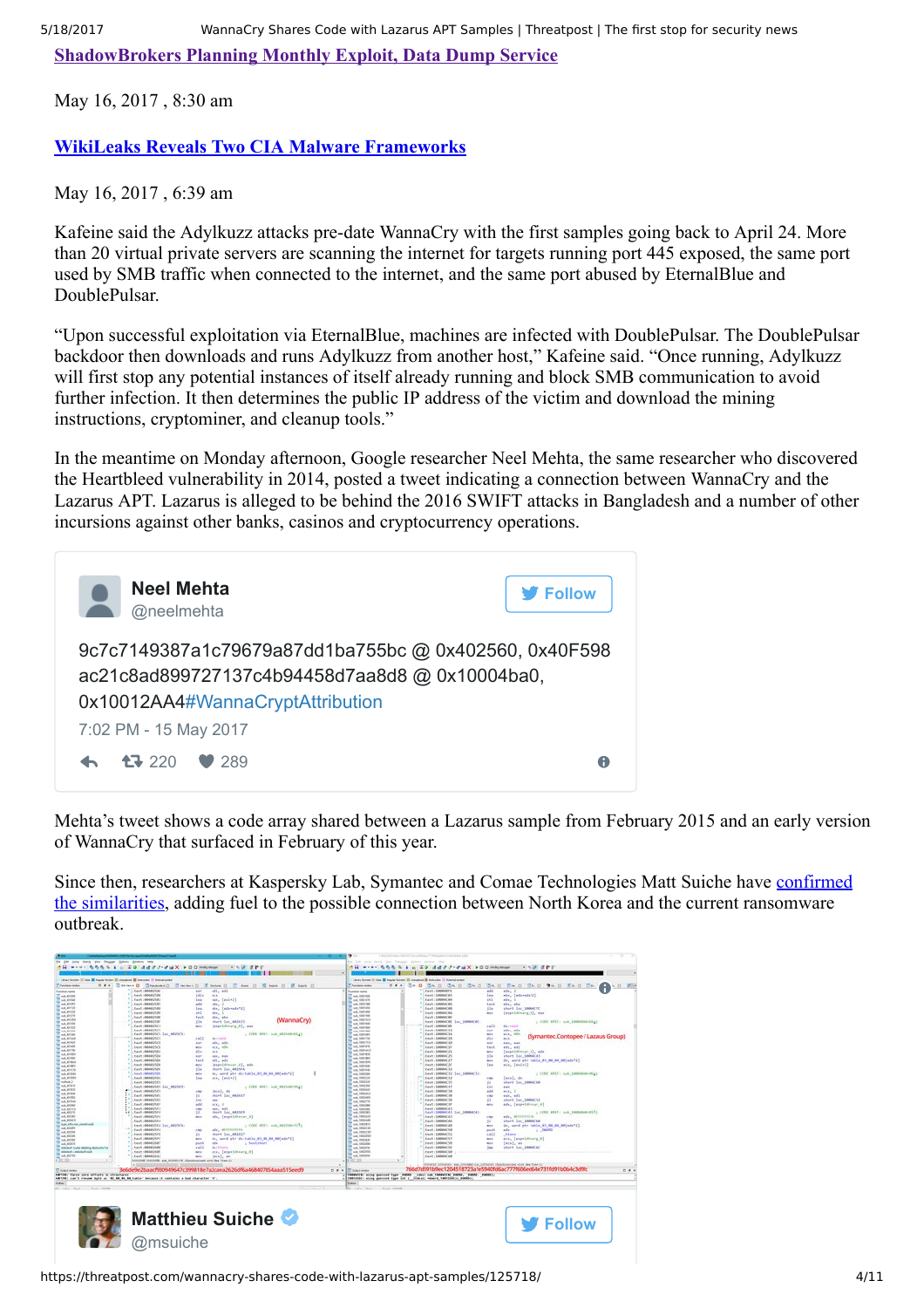| 5/18/2017                                                                                                                                                                                                                                                                                                                                                                                                                                                                                                                                                                                                                                        | WannaCry Shares Code with Lazarus APT Samples   Threatpost   The first stop for security news                                                                                                                                                                                                                                                                                                                                                                                                                                                                                                                                                                                                                                                                                                                                                                                                                                                                                                                                                                                                                                                                                                                                                                                                                                                                                                                                                                        |                                                                                                                                                                                                                                                                                                                                                                                                                                                                                                                                                                                                                                                                                                                                                                                           |  |
|--------------------------------------------------------------------------------------------------------------------------------------------------------------------------------------------------------------------------------------------------------------------------------------------------------------------------------------------------------------------------------------------------------------------------------------------------------------------------------------------------------------------------------------------------------------------------------------------------------------------------------------------------|----------------------------------------------------------------------------------------------------------------------------------------------------------------------------------------------------------------------------------------------------------------------------------------------------------------------------------------------------------------------------------------------------------------------------------------------------------------------------------------------------------------------------------------------------------------------------------------------------------------------------------------------------------------------------------------------------------------------------------------------------------------------------------------------------------------------------------------------------------------------------------------------------------------------------------------------------------------------------------------------------------------------------------------------------------------------------------------------------------------------------------------------------------------------------------------------------------------------------------------------------------------------------------------------------------------------------------------------------------------------------------------------------------------------------------------------------------------------|-------------------------------------------------------------------------------------------------------------------------------------------------------------------------------------------------------------------------------------------------------------------------------------------------------------------------------------------------------------------------------------------------------------------------------------------------------------------------------------------------------------------------------------------------------------------------------------------------------------------------------------------------------------------------------------------------------------------------------------------------------------------------------------------|--|
| 8:04 PM - 15 May 2017                                                                                                                                                                                                                                                                                                                                                                                                                                                                                                                                                                                                                            | Similitude between #WannaCry and Contopee from Lazarus<br>Group ! thx @neelmehta - Is DPRK behind #WannaCry ?                                                                                                                                                                                                                                                                                                                                                                                                                                                                                                                                                                                                                                                                                                                                                                                                                                                                                                                                                                                                                                                                                                                                                                                                                                                                                                                                                        |                                                                                                                                                                                                                                                                                                                                                                                                                                                                                                                                                                                                                                                                                                                                                                                           |  |
| 17 525                                                                                                                                                                                                                                                                                                                                                                                                                                                                                                                                                                                                                                           | $\bullet$ 435                                                                                                                                                                                                                                                                                                                                                                                                                                                                                                                                                                                                                                                                                                                                                                                                                                                                                                                                                                                                                                                                                                                                                                                                                                                                                                                                                                                                                                                        |                                                                                                                                                                                                                                                                                                                                                                                                                                                                                                                                                                                                                                                                                                                                                                                           |  |
| 766d7d591b9ec1204518723a1e5940fd6ac777f606ed64e731fd91b0b4c3i                                                                                                                                                                                                                                                                                                                                                                                                                                                                                                                                                                                    | Hiew: 766d7d59                                                                                                                                                                                                                                                                                                                                                                                                                                                                                                                                                                                                                                                                                                                                                                                                                                                                                                                                                                                                                                                                                                                                                                                                                                                                                                                                                                                                                                                       | Hiew: 3e6de9e2baacf930949647c399818e7a2caea2626df6a4684                                                                                                                                                                                                                                                                                                                                                                                                                                                                                                                                                                                                                                                                                                                                   |  |
| 804841: 53<br>804842: 55<br>004843: 88642410<br>884847: 56<br>104848: 57<br>04849: 6420<br>104848: 884500<br>048AE: 807504<br>004881: 2401<br>004883: 0001<br>BBARRS: 46<br>004886: 894500<br>004889: (646FF0)<br>004880: C60601<br>004BC0: 46<br>0048C1: 56<br>004BC2: E8E9CAFFFF<br>0048C7: 83C408<br>0049CA: 6A04<br>004BCC: 6A80<br>0048CE: FF1564600010<br>646041 836464<br>84807: 99<br>04808: 52<br>04809: 50<br>00480A: E8E1000000<br>004BDF: 8906<br>004BE1: 83C620<br>0048E4: 83C400<br>MAAAF7: CKAGAA<br>GAGAREA: 46<br>0048EB: FF155CE00010<br>10048F1: 99<br>0048F2: 8905000000<br>10048F7: 33FF<br>00048F9: F7F9<br>0048FB: 804602 | pus<br>00402560: 32<br>push<br>ebx<br>.004025611<br>push<br>ebp<br>00402562: 55<br>ebp <sub>a</sub> lesp1<br>mov<br>.00402563: 8B6C2410<br>esi<br>push<br>00402567: 56<br>$_{\rm ed1}$<br>push<br>00402568: 57<br>push<br>00402569: 6420<br>eax, [rbp]<br>wom<br>06402568: 884500<br>est, [ebp]<br>  el, 1<br>  el, 1<br>  [ebp][0],<br>  [ebp][0],<br>lea.<br>.0040256E: 807504<br>and<br>00402571: 2401<br>00402573: 0001<br><b>Tnc</b><br>00402575: 46<br><b>mov</b><br>004025761 894500<br>b, [est]<br>00402579: C646FF03<br>$b$ , [esi],<br>nov<br>00402570: 060601<br>inc<br>esi<br>(86482588: 46)<br>est<br>ations:<br>push<br>00402581: 56<br>call<br>00402582: E8A95B0000<br>add<br>esp, 8<br>00402587: 6400<br>push<br>004025891 FF1568F44000<br>push<br>0040258F: 83C40C<br>call<br>time<br>864825921 58<br>aud<br>eps <sub>z</sub><br>00402593: FF1524F54000<br>edq<br>00402599: 8906<br>edx<br>push<br>.00402598: 83C620<br>.0040259E: C60600<br>$\frac{100}{010000}$<br>push<br>call<br>004025A1: 46<br>[esi], eax<br>nov<br>004025A2: FF1564F44000<br>add<br>es1,02<br>.004025A8: 99<br>add<br>eso, 0<br>00402549: 8905000000<br>b, [est],<br>mau<br><b>.804825AE: 33FF</b><br>للقاف<br>00402500: F7F9<br>ănr<br>cal1<br>nand<br>06402582: 804602<br>edq<br>00402585: 83C202<br>nov<br>ecx <sub>i</sub> 5<br>00402588: 801C52<br>xoe<br>edi, edi<br>00402588: 01E3<br>idiv<br>ecx<br>06402580: 8506<br>eax, [es]<br>0040258F: 7E72<br>M02SC1: 8944241 | push<br>eca<br>ebx<br>pust<br>$\odot$<br>push<br>ebp<br>ebp,[esp][010]<br>nov<br>push<br>esi<br>push<br>edi<br>push<br>$\frac{\text{eax}}{\text{esi}_s[\text{ebp}][0]}$<br>$rac{nov}{les}$<br>and<br>or<br>a1,1<br>a1.1<br>$\frac{1}{2}$<br>esi<br>$[ebp][0],$ eax<br>b, $[es1][-1],$<br>nov<br>nov<br>nov<br>b, [est], 1<br>inc<br>esi<br>push<br>esi<br>000408130 -- 41<br>call<br>push<br>call<br>time<br>add<br>e <sub>5</sub> p <sub>a</sub> 00<br>push<br>eax.<br>WS2_32.8<br>call<br>$[est],$ eax<br>nov<br>add<br>0.1,020,1<br>nov<br>int<br>esi.<br>call<br>rand<br>cda<br>ecx.<br>nov<br>edi <sub>a</sub> edi<br>xor<br>idiv<br>ecx<br>$\textsf{cax}_{s}(\textsf{est}](2)$<br>les<br>add<br>edx,<br>$cbx$ , $edx$ $  cdx  ^2$<br>m<br>shì<br>ebx.<br>ebx, ebx<br>esp][018], eax |  |
| @craiu                                                                                                                                                                                                                                                                                                                                                                                                                                                                                                                                                                                                                                           | Costin Raiu                                                                                                                                                                                                                                                                                                                                                                                                                                                                                                                                                                                                                                                                                                                                                                                                                                                                                                                                                                                                                                                                                                                                                                                                                                                                                                                                                                                                                                                          | <b>V</b> Follow                                                                                                                                                                                                                                                                                                                                                                                                                                                                                                                                                                                                                                                                                                                                                                           |  |
| from Google.<br>8:15 PM - 15 May 2017                                                                                                                                                                                                                                                                                                                                                                                                                                                                                                                                                                                                            | Shared code between an early, Feb 2017 Wannacry cryptor and<br>a Lazarus group backdoor from 2015 found by @neelmehta                                                                                                                                                                                                                                                                                                                                                                                                                                                                                                                                                                                                                                                                                                                                                                                                                                                                                                                                                                                                                                                                                                                                                                                                                                                                                                                                                |                                                                                                                                                                                                                                                                                                                                                                                                                                                                                                                                                                                                                                                                                                                                                                                           |  |
| 17 492                                                                                                                                                                                                                                                                                                                                                                                                                                                                                                                                                                                                                                           | $\bullet$ 482                                                                                                                                                                                                                                                                                                                                                                                                                                                                                                                                                                                                                                                                                                                                                                                                                                                                                                                                                                                                                                                                                                                                                                                                                                                                                                                                                                                                                                                        |                                                                                                                                                                                                                                                                                                                                                                                                                                                                                                                                                                                                                                                                                                                                                                                           |  |

Lazarus' history is a notorious one, starting with the 2014 Sony hack, which it is alleged to have pulled off. The group stole and leaked movie scripts, sensitive corporate emails and much more private data from the company, and also used wiper malware to damage internal workstations at Sony Pictures Entertainment.

Last year's massive heist starting at the Bangladesh Bank abused the organization's connection to the SWIFT network to make close to a \$1 billion in fraudulent transactions. All but \$80 million had been recovered once the attack was made public.

At this year's Kaspersky Lab Security Analyst Summit, researchers from Kaspersky, BAE Systems and SWIFT talked shared more details about Lazarus' activities, including a group within the APT it called [Bluenoroff dedicated to stealing money in order to fund Lazarus' activities](https://threatpost.com/lazarus-apt-spinoff-linked-to-banking-hacks/124746/).

They've hardly been as successful generating the same revenue with WannaCry, which at last count has collected 40 Bitcoin, which translates to about \$71,000 USD.

"For now, more research is required into older versions of Wannacry," Kaspersky Lab said in a report published Monday. "We believe this might hold the key to solve some of the mysteries around this attack. One thing is for sure — Neel Mehta's discovery is the most significant clue to date regarding the origins of Wannacry."

A request made to Google to speak with Mehta was declined.

"Nothing to add beyond Neel's tweet," a Google spokesperson told Threatpost.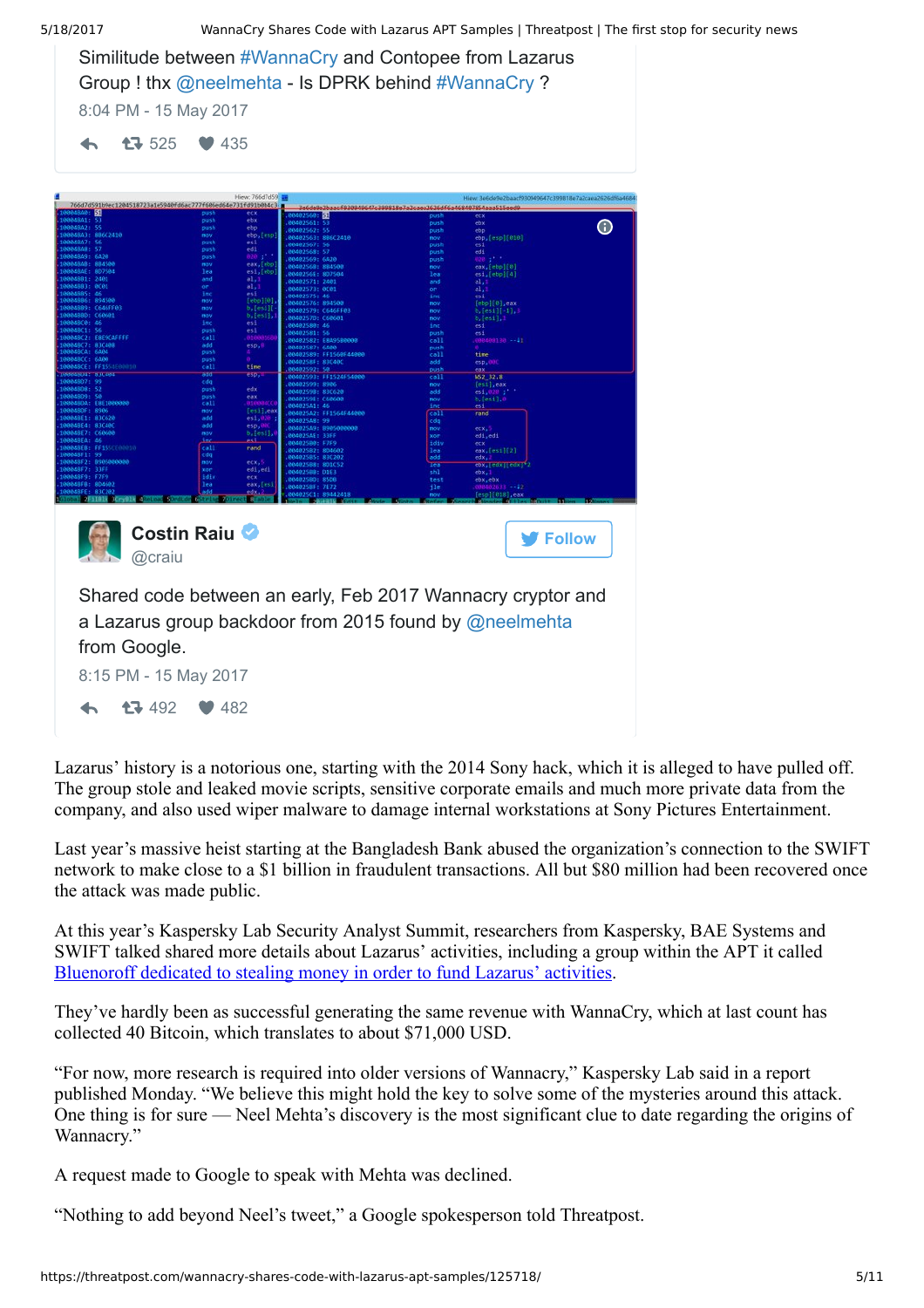While researchers admit the evidence is hardly definitive, this would be the first publicly known tools stolen from one nation-state to be used on such a scale.

"The attribution to Lazarus Group would make sense regarding their narrative which in the past was dominated by infiltrating financial institutions in the goal of stealing money," Suiche said in a [report](https://blog.comae.io/wannacry-links-to-lazarus-group-dcea72c99d2d) published Monday. "If validated, this means the latest iteration of WannaCry would in fact be the first nation state powered ransomware. This would also mean that a foreign hostile nation would have leveraged lost offensive capabilities from Equation Group to create global chaos."

Kaspersky Lab also said the likelihood of this being a false flag operations is "improbable;" Kaspersky researchers have published several reports in the past 18 months on APTs and false flags.

"In theory anything is possible, considering the 2015 backdoor code might have been copied by the Wannacry sample from February 2017. However, this code appears to have been removed from later versions," Kaspersky Lab said. "The February 2017 sample appears to be a very early variant of the Wannacry encryptor. We believe a theory a false flag although possible, is improbable."

*Kaspersky Lab's Juan Andres Guerrero Saade and Matt Suiche will co-host a webinar on the possible Lazarus connection Wednesday at 10 a.m. Eastern. [Register here](https://kaspersky.webex.com/kaspersky/j.php?RGID=r003cf21c29d901ed30583aaa40832a90).*



### <span id="page-5-0"></span>**Leave A Comment**

Your email address will not be published. Required fields are marked \*



You may use these HTML tags and attributes: <a href="" title=""> <abbr title=""> <acronym title=""> <b> <blockquote cite=""> <cite> <code> <del datetime=""> <em> <i> <q cite=""> <s> <strike> <strong>

| Name  |              |  |  |
|-------|--------------|--|--|
| Email |              |  |  |
|       | Post Comment |  |  |

| I'm not a robot |                 |  |
|-----------------|-----------------|--|
|                 | reCAPTCHA       |  |
|                 | Privacy - Terms |  |

- Notify me of follow-up comments by email.
- $\Box$  Notify me of new posts by email.

## **Recommended Reads**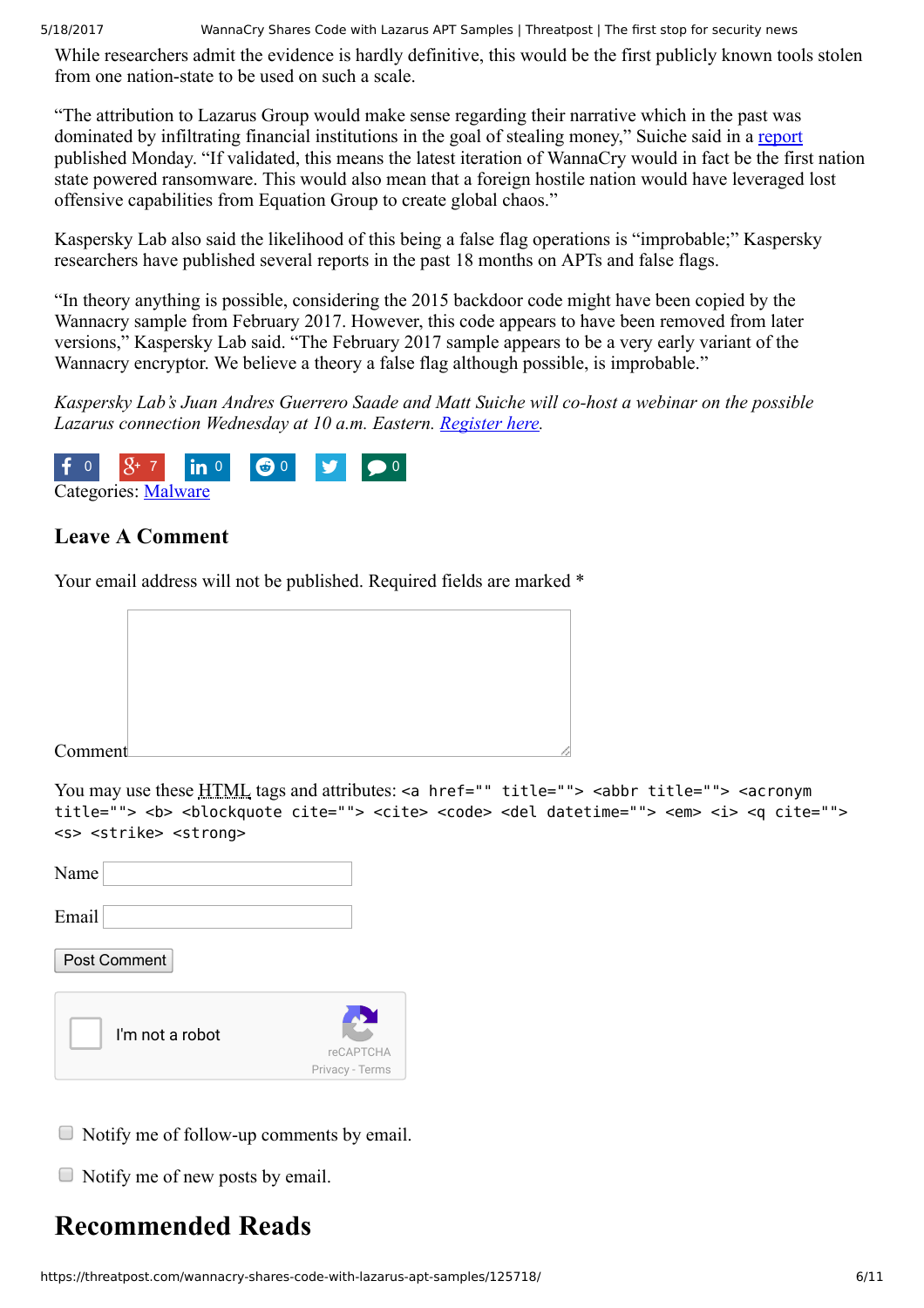

Categories: [Government,](https://threatpost.com/category/government/) [Malware](https://threatpost.com/category/malware-2/)

### **[Next NSA Exploit Payload Could be Much W](https://threatpost.com/next-nsa-exploit-payload-could-be-much-worse-than-wannacry/125743/) orse Than WannaCry**

#### by [Michael Mimoso](https://threatpost.com/author/michael/)

Researchers urge Windows admins to apply MS17-010 before the next attack using the EternalBlue NSA exploit deploys a worse payload than WannaCry ransomware.

#### [Read more...](https://threatpost.com/next-nsa-exploit-payload-could-be-much-worse-than-wannacry/125743/)



May 16, 2017 , 8:30 am Categories: [Featured,](https://threatpost.com/category/featured/) [Government,](https://threatpost.com/category/government/) [Malware,](https://threatpost.com/category/malware-2/) [Vulnerabilities](https://threatpost.com/category/vulnerabilities/)

### **[ShadowBrokers Planning Monthly Exploit, Data Dump Service](https://threatpost.com/shadowbrokers-planning-monthly-exploit-data-dump-service/125710/)**

#### by [Michael Mimoso](https://threatpost.com/author/michael/)

The latest rant from the ShadowBrokers ends with news of a subscription service starting in June that will leak exploits and stolen data to paying customers.

[Read more...](https://threatpost.com/shadowbrokers-planning-monthly-exploit-data-dump-service/125710/)



Categories: [Featured,](https://threatpost.com/category/featured/) [Government,](https://threatpost.com/category/government/) [Hacks,](https://threatpost.com/category/hacks/) [Malware,](https://threatpost.com/category/malware-2/) [Privacy](https://threatpost.com/category/privacy/), [Vulnerabilities,](https://threatpost.com/category/vulnerabilities/) [Web Security](https://threatpost.com/category/web-security/)

### **[WikiLeaks Reveals Two CIA Malware Frameworks](https://threatpost.com/wikileaks-reveals-two-cia-malware-frameworks/125701/)**

#### by [Tom Spring](https://threatpost.com/author/thomas/)

WikiLeaks released details on what it claims are two frameworks for malware samples dubbed AfterMindnight and Assassin, both allegedly developed by the US Central Intelligence Agency.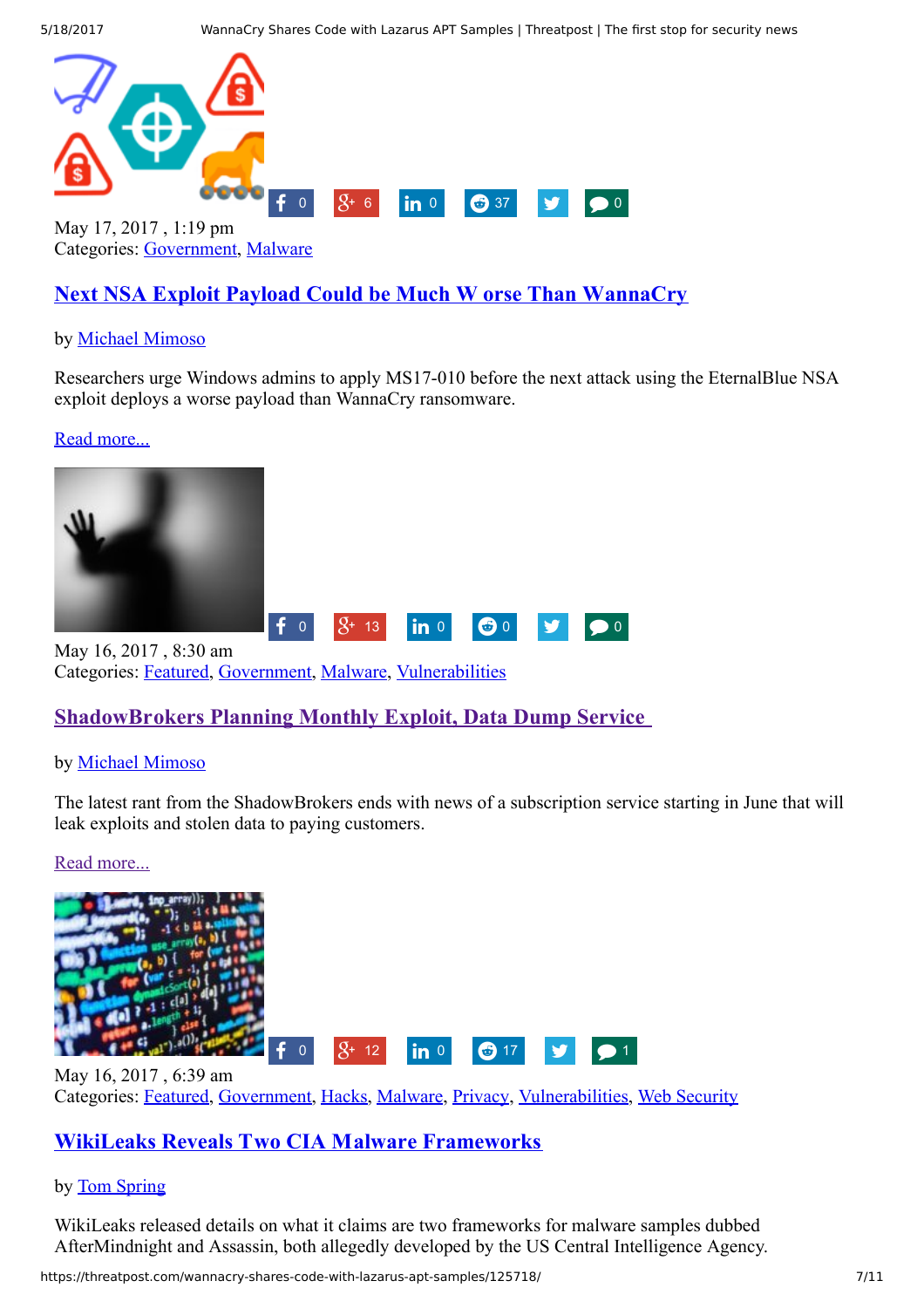[Read more...](https://threatpost.com/wikileaks-reveals-two-cia-malware-frameworks/125701/)

## **Top Stories**

**[OpenVPN Audits Yield Mixed Bag](https://threatpost.com/openvpn-audits-yield-mixed-bag/125694/)**

May 15, 2017 , 5:12 pm

**[Apple Patches Pwn2Own Vulnerabilities in Safari, macOS, iOS](https://threatpost.com/apple-patches-pwn2own-vulnerabilities-in-safari-macos-ios/125725/)**

May 16, 2017 , 1:56 pm

**[WikiLeaks Reveals Two CIA Malware Frameworks](https://threatpost.com/wikileaks-reveals-two-cia-malware-frameworks/125701/)**

May 16, 2017 , 6:39 am

**[Fuze Patches Bug That Exposed Recordings of Private Business Meetings](https://threatpost.com/fuze-patches-bug-that-exposed-recordings-of-private-business-meetings/125334/)**

May 2, 2017 , 9:05 am

**[ShadowBrokers Planning Monthly Exploit, Data Dump Service](https://threatpost.com/shadowbrokers-planning-monthly-exploit-data-dump-service/125710/)**

May 16, 2017 , 8:30 am

**[Vanilla Forums Open Source Software Vulnerable to RCE, Host Header Injection Vulnerability](https://threatpost.com/vanilla-forums-software-vulnerable-to-rce-host-header-injection-vulnerability/125615/)**

May 11, 2017 , 4:39 pm

**[Microsoft Makes it Official, Cuts off SHA-1 Support in IE, Edge](https://threatpost.com/microsoft-makes-it-official-cuts-off-sha-1-support-in-ie-edge/125579/)**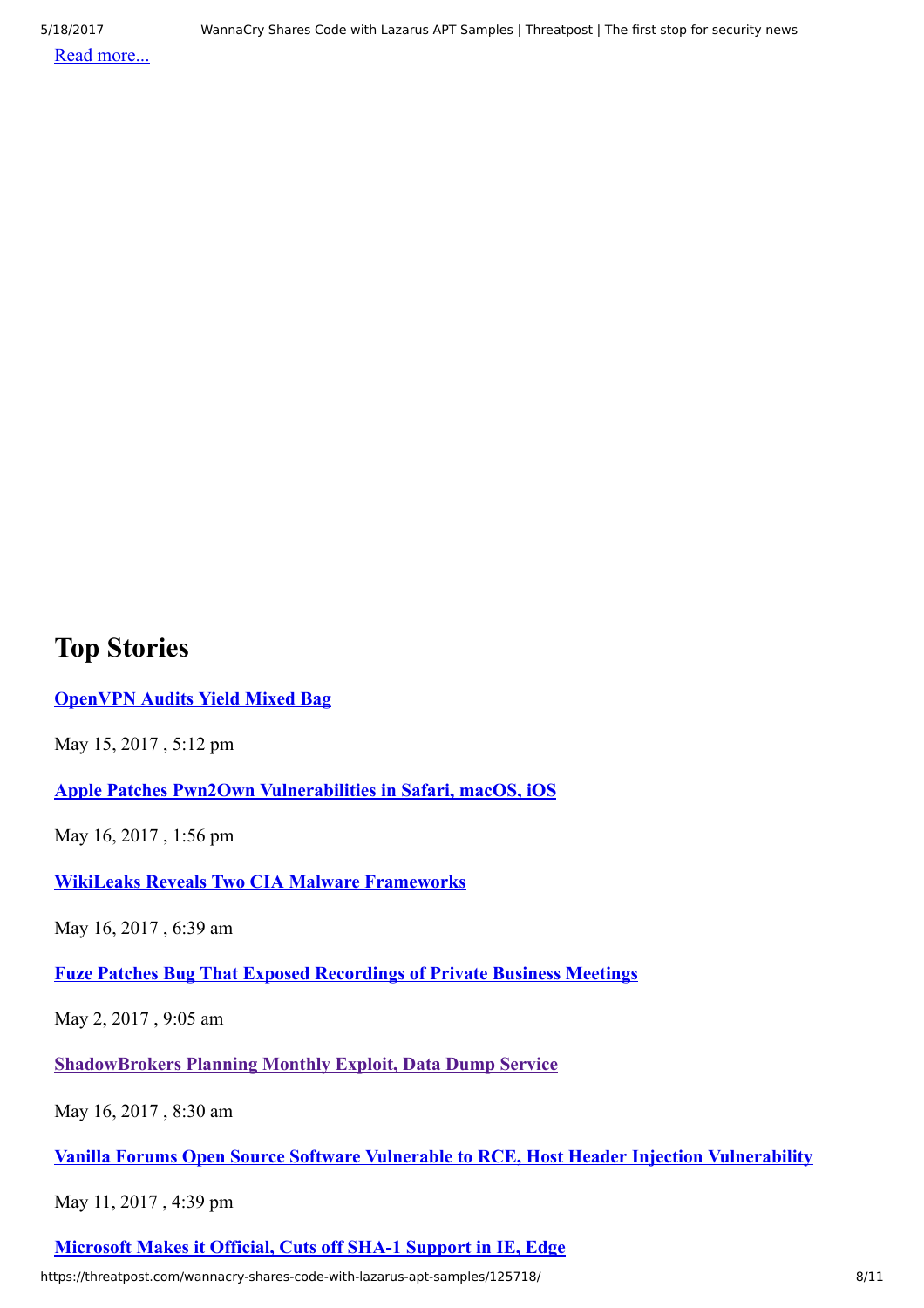May 10, 2017 , 1:09 pm

**[Android Permissions Flaw Will Linger Until O Release](https://threatpost.com/android-permissions-flaw-will-linger-until-o-release/125561/)**

May 10, 2017 , 1:57 pm

## **The Final Say**

From Kaspersky Blogs



## **[They Asked Me… Everything!...](https://eugene.kaspersky.com/2017/05/12/they-asked-me-everything/)**

Hi folks! Yesterday, I hosted an 'Ask Me Anything' (AMA) on Reddit. I wanted to take a moment to thank the attendees for all of their questions – especially the challenging ones. So here g...

[Read more…](https://eugene.kaspersky.com/2017/05/12/they-asked-me-everything/)



### **[WannaCry and Lazarus Group – the missing link?...](https://securelist.com/blog/research/78431/wannacry-and-lazarus-group-the-missing-link/)**

Moments ago, Neel Mehta, a researcher at Google posted a mysterious message on Twitter. The cryptic message in fact refers to similarity between samples that have shared code between themselves. The t...

[Read more…](https://securelist.com/blog/research/78431/wannacry-and-lazarus-group-the-missing-link/)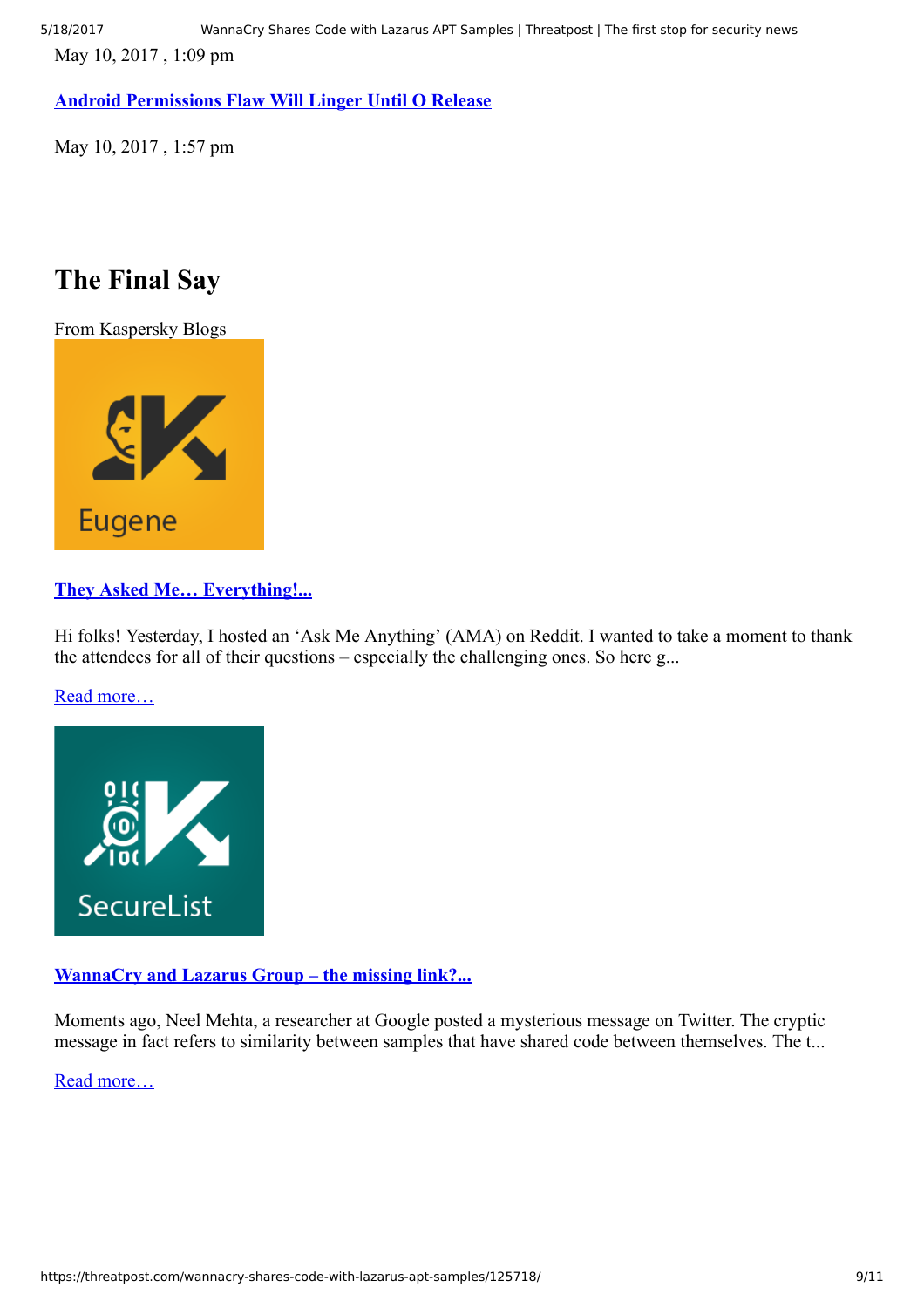

**[WannaCry: On screens everywhere!](https://blog.kaspersky.com/wannacry-and-embedded/16604/)**

Embedded systems demand special protection from infections similar to WannaCry.

[Read more…](https://blog.kaspersky.com/wannacry-and-embedded/16604/)



#### **[WannaCry: On screens everywhere!](https://blog.kaspersky.com/wannacry-and-embedded/16604/)**

Embedded systems demand special protection from infections similar to WannaCry.

[Read more…](https://blog.kaspersky.com/wannacry-and-embedded/16604/)



#### **[Kaspersky Academy attended MIT \(IC\)3 Annual Confer...](https://academy.kaspersky.com/ic3-2016/)**

72 guests, among them a global security lead Gordon Morrison, attended the MIT (IC)3 Annual Conference to share the latest insights into the industry. Educational programs manager Christel Gampig-Avil...

[Read more…](https://academy.kaspersky.com/ic3-2016/)

[Threatpost | The first stop for security news](https://threatpost.com/) The Kaspersky Lab Security News Service Categorie[sBlack Hat](https://threatpost.com/category/bh/) | [Cloud Security](https://threatpost.com/category/cloud-security/) | [Critical Infrastructure](https://threatpost.com/category/critical-infrastructure/) | [Cryptography](https://threatpost.com/category/cryptography/) | [Featured](https://threatpost.com/category/featured/) | [Government](https://threatpost.com/category/government/) | [Hacks](https://threatpost.com/category/hacks/) | [IoT](https://threatpost.com/category/iot/) | [Malware](https://threatpost.com/category/malware-2/) | [Mobile Security](https://threatpost.com/category/mobile-security/) | [Podcasts](https://threatpost.com/category/podcasts/) | [Privacy](https://threatpost.com/category/privacy/) | [Security Analyst Summit](https://threatpost.com/category/sas/) | [Slideshow](https://threatpost.com/category/slideshow/) | [Uncategorized](https://threatpost.com/category/uncategorized/) | [Videos](https://threatpost.com/category/videos/) | [Vulnerabilities](https://threatpost.com/category/vulnerabilities/) | [Web Security](https://threatpost.com/category/web-security/)